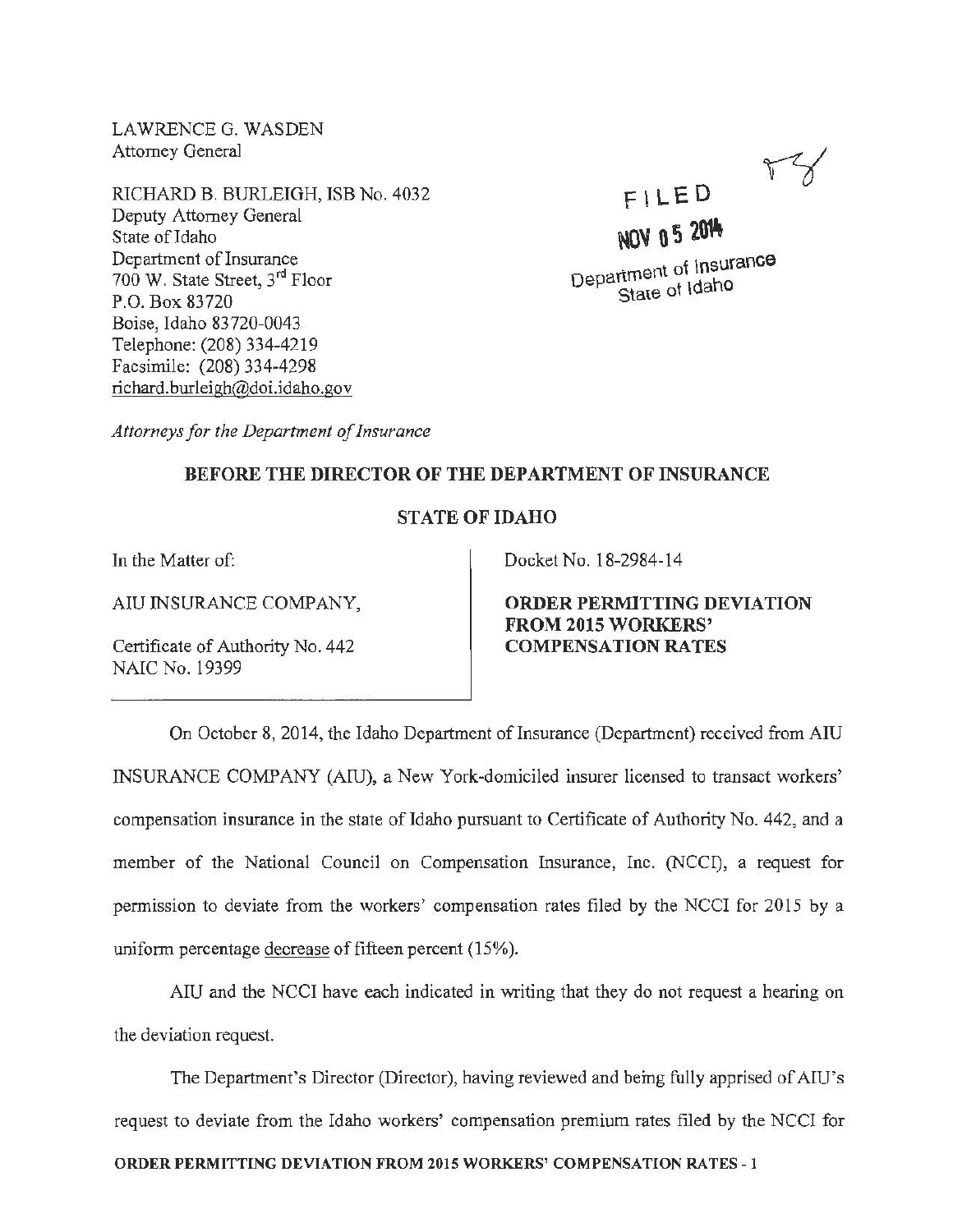2015, and the requirements of Idaho Code § 41-1614(1) having been met, has determined that the requested rate deviation is justified.

NOW, THEREFORE, IT IS HEREBY ORDERED, pursuant to Idaho Code§ 41-1614. that AIU's request to deviate by a uniform percentage decrease of fifteen percent (15%) from the workers' compensation rates filed by the NCCI for 2015, exclusive of terrorism rates, is GRANTED. This deviation from the Idaho workers' compensation premium rates filed by the NCCI for 2015 shall take effect on January 1, 2015, and shall remain in effect for one year from that date unless terminated sooner with the approval of the Director.

DATED this  $511$  day of November, 2014.

STATE OF IDAHO DEPARTMENT OF INSURANCE

Ullian Jeal **WILLIAM** Director